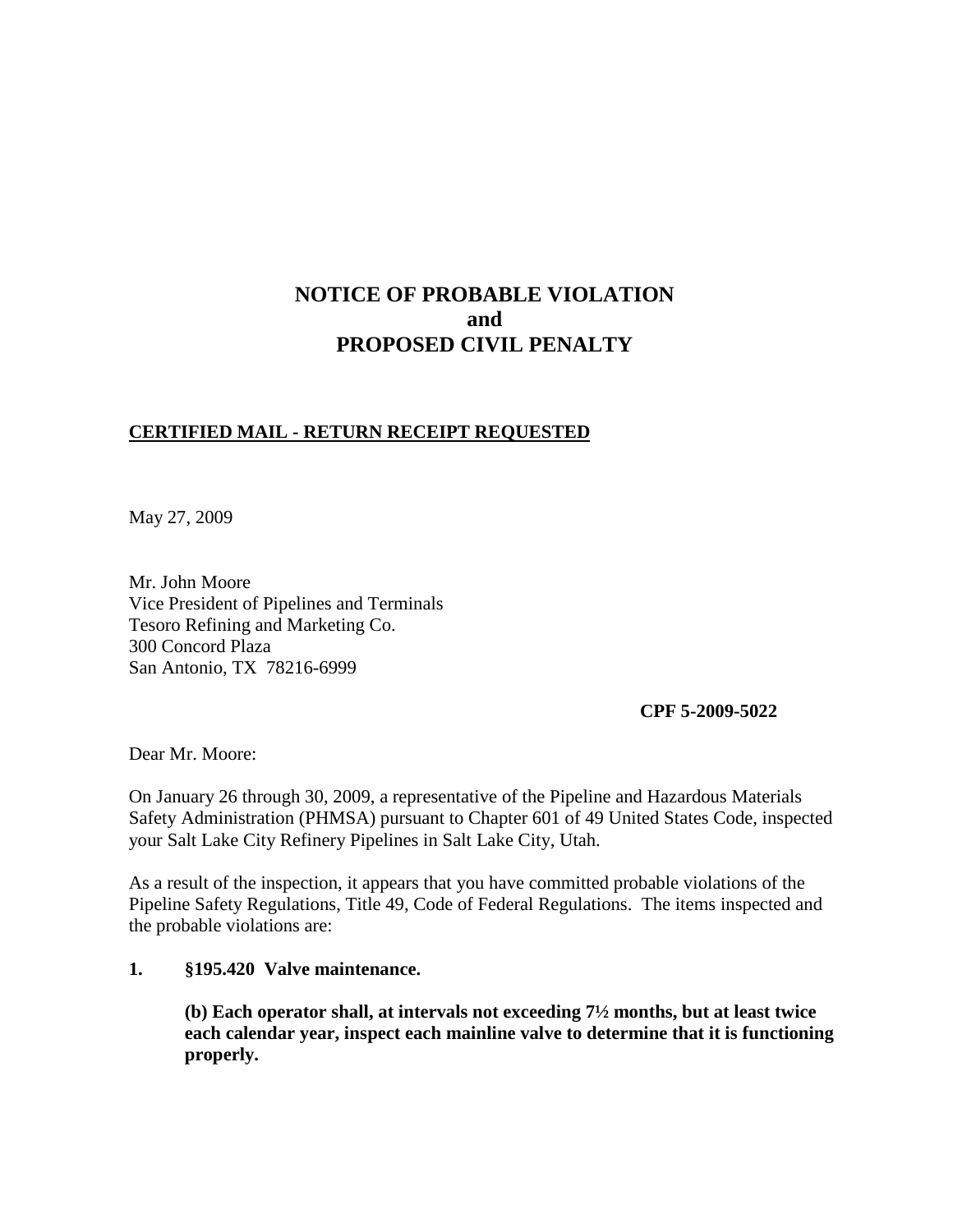Tesoro did not inspect their mainline valves at the proper frequency in 2006 and 2007. Tesoro's valve maintenance records reveal that the inspection interval for eleven mainline valves exceeded 7 ½ months during that period. The salient inspection information concerning the eleven mainline valves is provided below:

| Mainline (Isolation) Valves<br>195.420(b)                                                                        | $2nd$ 2006<br>Inspection<br>Date | Inspection<br><b>Due Date</b><br>(7 <sup>1</sup> / <sub>2</sub> )<br>months) | $1^{st}$ 2007<br>Inspection<br>Date | Days<br>Late |
|------------------------------------------------------------------------------------------------------------------|----------------------------------|------------------------------------------------------------------------------|-------------------------------------|--------------|
| 912412-3 4" Discharge<br>Valve at the RTF - J867B<br>10" Crude Line to Refinery from RTF                         | 12-13-06                         | $7 - 27 - 07$                                                                | $8 - 21 - 07$                       | 25           |
| 912412-4 4" Discharge<br>Valve at the RTF - J867A<br>10" Crude Line to Refinery from RTF                         | 12-13-06                         | $7 - 27 - 07$                                                                | $8 - 21 - 07$                       | 25           |
| 912412-5 4" Discharge<br>Valve at the RTF - J867<br>10" Crude Line to Refinery from RTF                          | 12-13-06                         | $7 - 27 - 07$                                                                | $8 - 21 - 07$                       | 25           |
| <b>912412-6</b> 4" Bypass to<br>Discharge off J867 Pumps<br>10" Crude Line to Refinery from RTF                  | 12-13-06                         | $7 - 27 - 07$                                                                | $8 - 21 - 07$                       | 25           |
| 912315-1 10" Valve in East<br>Casing Box in Refinery<br>10" Crude Line to RTF from Refinery                      | $12 - 13 - 06$                   | $7 - 27 - 07$                                                                | $8 - 21 - 07$                       | 25           |
| <b>811415-6</b> 10" Crude Supply<br>Pig Receiver at RTF<br>10" Crude Line from Refinery to RTF                   | $12 - 13 - 06$                   | $7 - 27 - 07$                                                                | $9 - 25 - 07$                       | 60           |
| <b>811415-8</b> 10" Crude Supply<br>Pig Receiver at RTF<br>10" Crude Line from Refinery to RTF                   | $12 - 13 - 06$                   | $7 - 27 - 07$                                                                | $9 - 25 - 07$                       | 60           |
| 724614-1 8" Product PL to<br>CPL at Refinery Pipeline<br>Terminal<br>8" Product Pipeline to Chevron Terminal     | $12 - 13 - 06$                   | $7 - 27 - 07$                                                                | $8 - 21 - 07$                       | 25           |
| 133613-1 6" Distillate PL at<br><b>Refinery East Casing to CPL</b><br>6" Distillate Pipeline to Chevron Terminal | 12-13-06                         | $7 - 27 - 07$                                                                | $8 - 21 - 07$                       | 25           |
| 521414-8 8" Crude Oil<br>Supply Pig Receiver at RTF<br>8" Crude Pipeline from Refinery to RTF                    | 12-13-06                         | $7 - 27 - 07$                                                                | $9 - 25 - 07$                       | 60           |
| <b>521414-7</b> 8" Crude Oil<br>Supply Pig Receiver at RTF<br>8" Crude Pipeline from Refinery to RTF             | 12-13-06                         | $7 - 27 - 07$                                                                | $9 - 25 - 07$                       | 60           |

RTF = Tesoro's Remote Tank Farm

Refinery refers to the Tesoro Refinery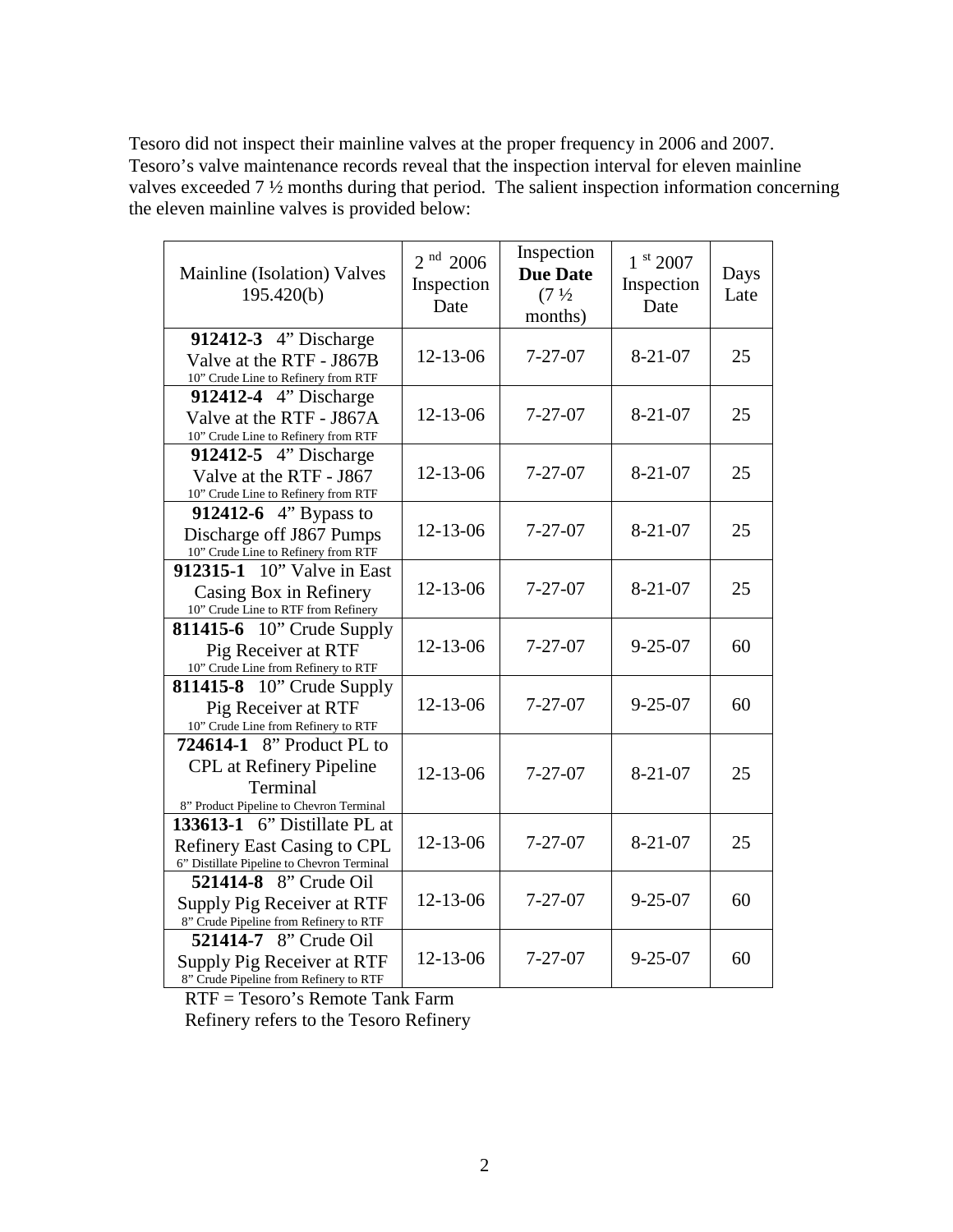## **2. §195.428 Overpressure safety devices and overfill protection systems.**

**(a) Except as provided in paragraph (b) of this section, each operator shall, at intervals not exceeding 15 months, but at least once each calendar year, or in the case of pipelines used to carry highly volatile liquids, at intervals not to exceed 7½ months, but at least twice each calendar year, inspect and test each pressure limiting device, relief valve, pressure regulator, or other item of pressure control equipment to determine that it is functioning properly, is in good mechanical condition, and is adequate from the standpoint of capacity and reliability of operation for the service in which it is used.**

Tesoro's records pertaining to overpressure safety devices reveal that the inspection interval exceeded 15 months between the second inspection in 2006 and the first inspection in 2007. The information concerning the two (2) late inspections of the over pressure safety devices is presented below:

| <b>Overpressure Safety Devices</b>         | 2006          | Inspection      | 2007           |              |
|--------------------------------------------|---------------|-----------------|----------------|--------------|
| (Relief Valves)                            | Inspection    | <b>Due Date</b> | Inspection     | Days<br>Late |
| 195.428(a)                                 | Date          | $(15$ months)   | Date           |              |
| <b>RV</b> 16-125                           |               | $9 - 19 - 07$   | $11 - 30 - 07$ | 53           |
| Located at the Chevron                     | $6 - 19 - 06$ |                 |                |              |
| Terminal                                   |               |                 |                |              |
| 8" Product Pipeline to Chevron Terminal    |               |                 |                |              |
| <b>RV</b> 16-126                           |               |                 |                |              |
| Located at the Chevron                     | $6-19-06$     | $9 - 19 - 07$   | 11-30-07       | 53           |
| Terminal                                   |               |                 |                |              |
| 6" Distillate Pipeline to Chevron Terminal |               |                 |                |              |

## Proposed Civil Penalty

Under 49 United States Code, § 60122, you are subject to a civil penalty not to exceed \$100,000 for each violation for each day the violation persists up to a maximum of \$1,000,000 for any related series of violations. The Compliance Officer has reviewed the circumstances and supporting documentation involved in the above probable violations and has recommended that you be preliminarily assessed a civil penalty of \$27,600.00 as follows:

| Item number | PENALTY     |
|-------------|-------------|
|             | \$13,800.00 |
|             | \$13,800.00 |

## Response to this Notice

Enclosed as part of this Notice is a document entitled *Response Options for Pipeline Operators in Compliance Proceedings*. Please refer to this document and note the response options. Be advised that all material you submit in response to this enforcement action is